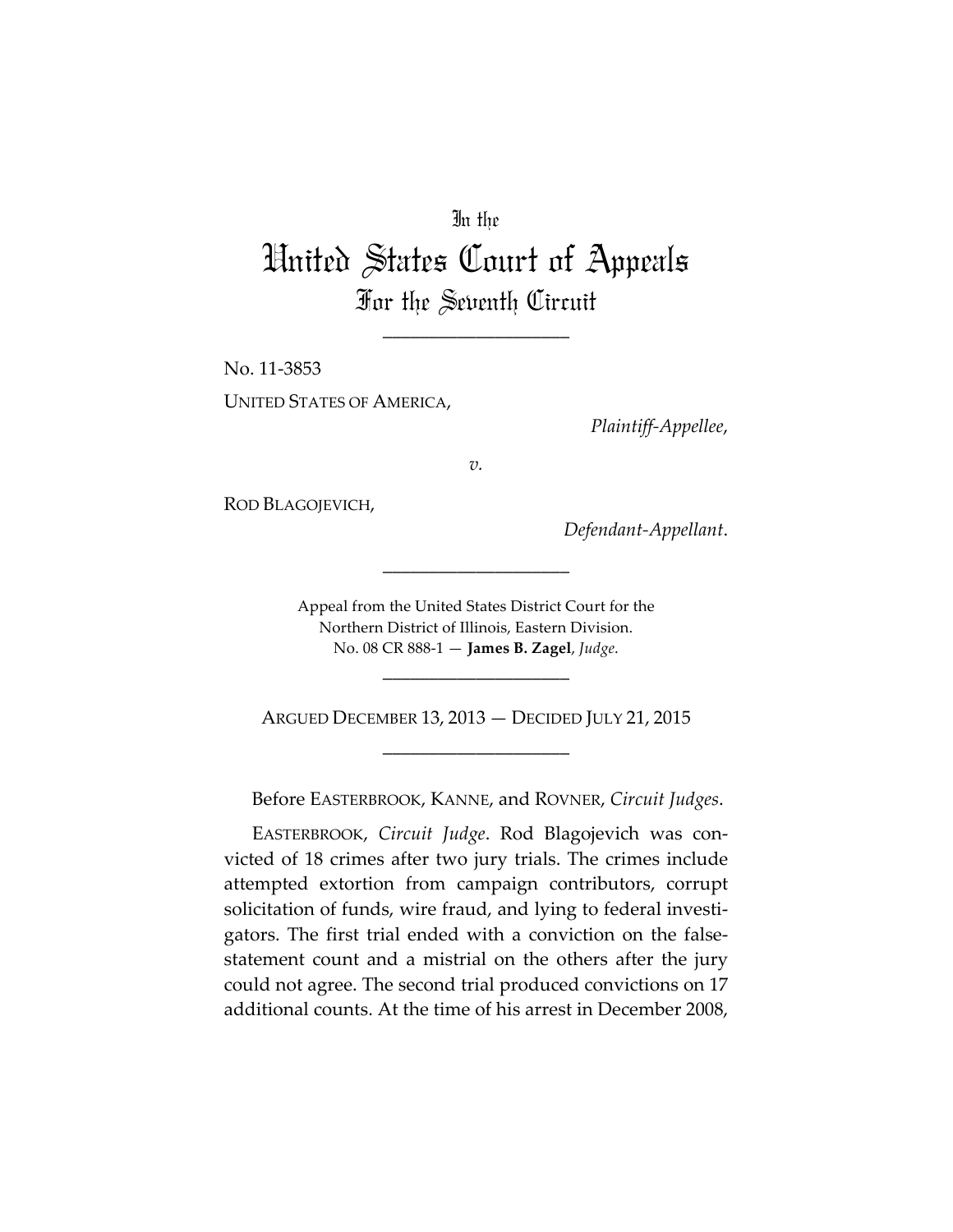Blagojevich was Governor of Illinois; the state legislature impeached and removed him from office the next month. The district court sentenced Blagojevich to 168 months' imprisonment on the counts that authorize 20-year maximum terms, and lesser terms on all other counts. All sentences run concurrently, so the total is 168 months. Because the charges are complex, the trials long, and the issues numerous, an effort to relate many details would produce a book-length opinion. Instead we present only the most important facts and discuss only the parties' principal arguments. All else has been considered but does not require discussion.

The events leading to Blagojevich's arrest began when Barack Obama, then a Senator from Illinois, won the election for President in November 2008. When Obama took office in January 2009, Blagojevich would appoint his replacement, to serve until the time set by a writ of election. See *Judge v. Quinn*, 612 F.3d 537 (7th Cir. 2010). Before the 2008 election, federal agents had been investigating Blagojevich and his associates. Evidence from some of those associates had led to warrants authorizing the interception of Blagojevich's phone calls. (The validity of these warrants has not been contested on this appeal.) Interceptions revealed that Blagojevich viewed the opportunity to appoint a new Senator as a bonanza.

Through intermediaries (his own and the Presidentelect's), Blagojevich sought a favor from Sen. Obama in exchange for appointing Valerie Jarrett, who Blagojevich perceived as the person Sen. Obama would like to have succeed him. Blagojevich asked for an appointment to the Cabinet or for the President-elect to persuade a foundation to hire him at a substantial salary after his term as Governor ended, or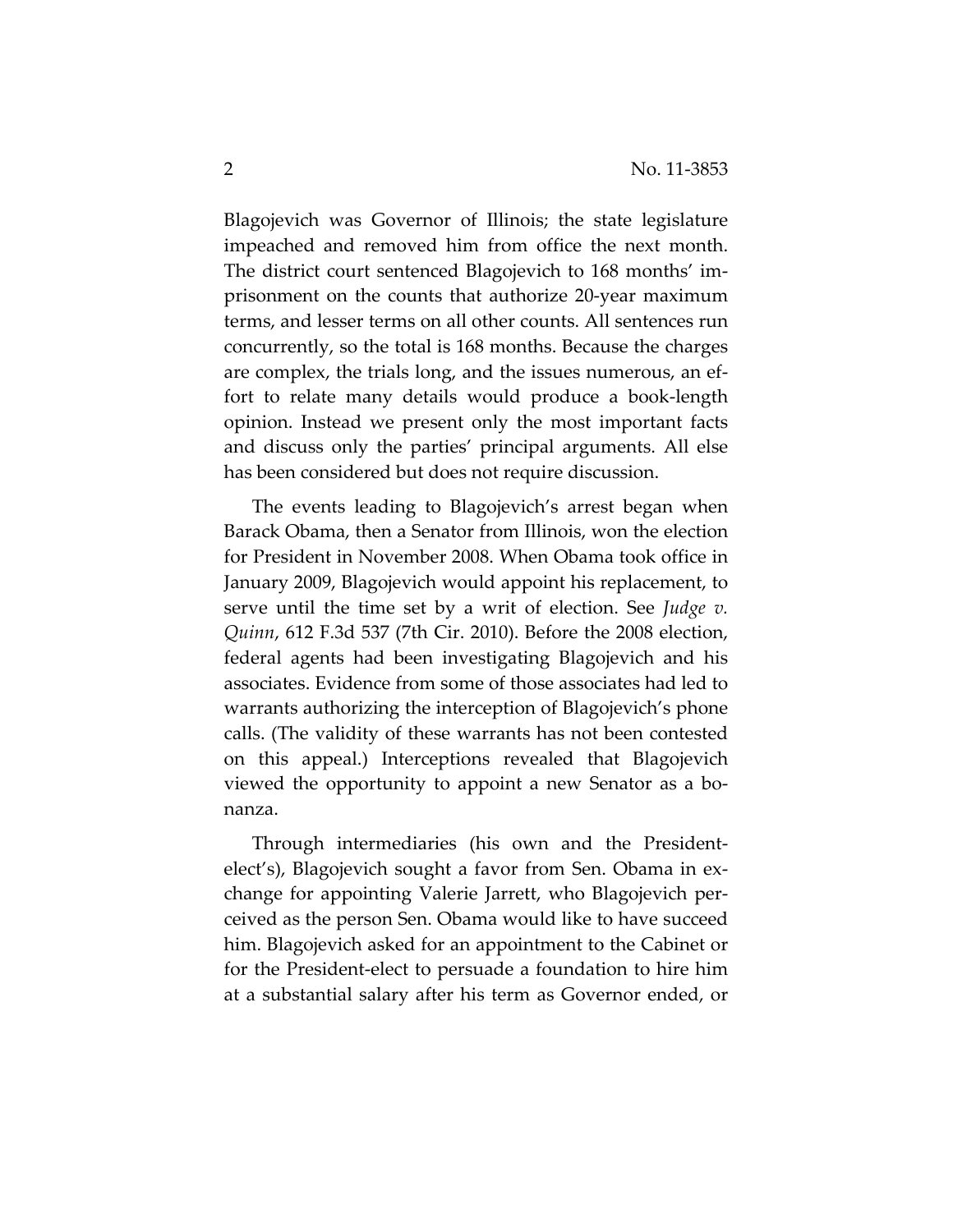find someone to donate \$10 million and up to a new "socialwelfare" organization that he would control. The Presidentelect was not willing to make a deal, and Blagojevich would not appoint Jarrett without compensation, saying: "They're not willing to give me anything except appreciation. Fuck them."

Blagojevich then turned to supporters of Rep. Jesse Jackson, Jr., offering the appointment in exchange for a \$1.5 million "campaign contribution." (We put "campaign contribution" in quotation marks because Blagojevich was serving his second term as Governor and had decided not to run for a third. A jury was entitled to conclude that the money was for his personal benefit rather than a campaign.) Blagojevich broke off negotiations after learning about the wiretaps, and he was arrested before he could negotiate with anyone else.

The indictment charged these negotiations as attempted extortion, in violation of 18 U.S.C. §§ 2 and 1951, plus corrupt solicitation of funds  $(18 \text{ U.S.C.} \text{SS } 371 \text{ and } 666(a)(1)(B))$ and wire fraud (18 U.S.C. §§ 1343 and 1346). The indictment also charged Blagojevich with other attempts to raise money in exchange for the performance of official acts, even though federal law forbids any payment (or agreement to pay), including a campaign contribution, in exchange for the performance of an official act. See *McCormick v. United States*, 500 U.S. 257 (1991). We give just two examples.

First, when lobbyists for Children's Memorial Hospital sought an increase in reimbursement rates for Medicaid patients, Blagojevich (through intermediaries) replied that he would approve an extra \$8 to \$10 million of reimbursement in exchange for a "campaign contribution" of \$50,000. Blagojevich initially approved a rate increase but delayed and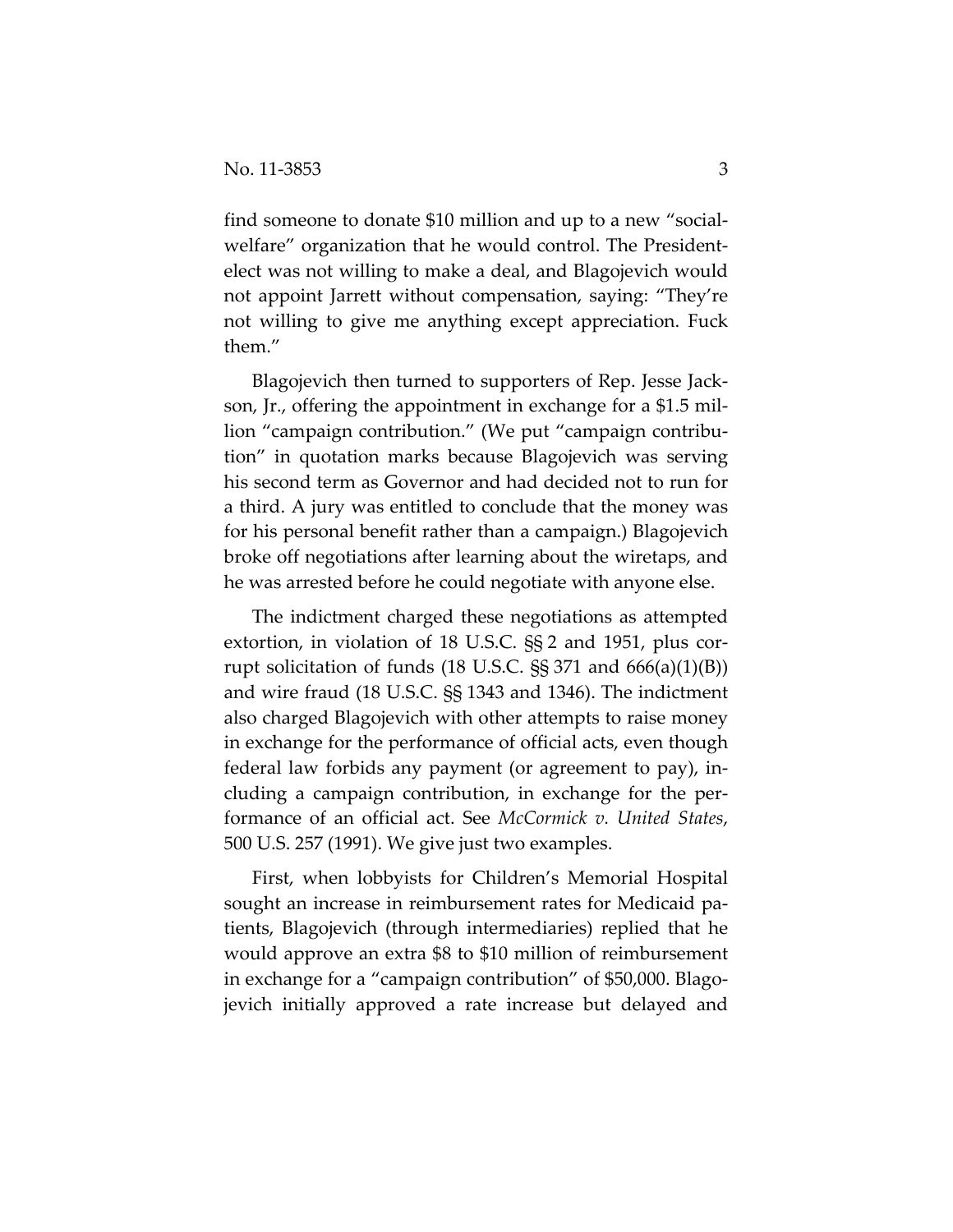then rescinded it when waiting for a contribution; he was arrested before any money changed hands.

Second, after the state legislature had approved an extension of a program that taxed casinos for the benefit of racetracks—see *Empress Casino Joliet Corp. v. Balmoral Racing Club, Inc*., 651 F.3d 722 (7th Cir. 2011) (en banc); *Empress Casino Joliet Corp. v. Johnston*, 763 F.3d 723 (7th Cir. 2014)—but before Blagojevich signed the bill, he attempted to ensure that John Johnston, who owned interests in two of the racetracks, fulfilled a \$100,000 "campaign" pledge. Blagojevich had intermediaries inform Johnston that the bill would not be signed until the money arrived. Blagojevich was arrested before he signed the bill (and before Johnston signed a check).

These charges led to guilty verdicts at the second trial. The charge that produced a guilty verdict at the first trial was that Blagojevich had lied to the FBI in 2005, violating 18 U.S.C. §1001. Investigations of Blagojevich's associates began shortly after he took office as Governor in 2003, and by 2005 the FBI wanted to ask Blagojevich what he knew about his associates' conduct. He agreed to an interview in his lawyer's office. Agents asked whether Blagojevich took contributions into account when approving state contracts or making appointments. He replied "that he does not track who contributes to him and does not want to know and does not keep track of how much they contribute to him." So an agent testified, relying on his notes. At Blagojevich's insistence, the interview was not recorded, but a jury could find the agent's testimony accurate. The jury also concluded that this answer was knowingly false, because in 2005 and earlier Blagojevich regularly found out who contributed how much. (The jury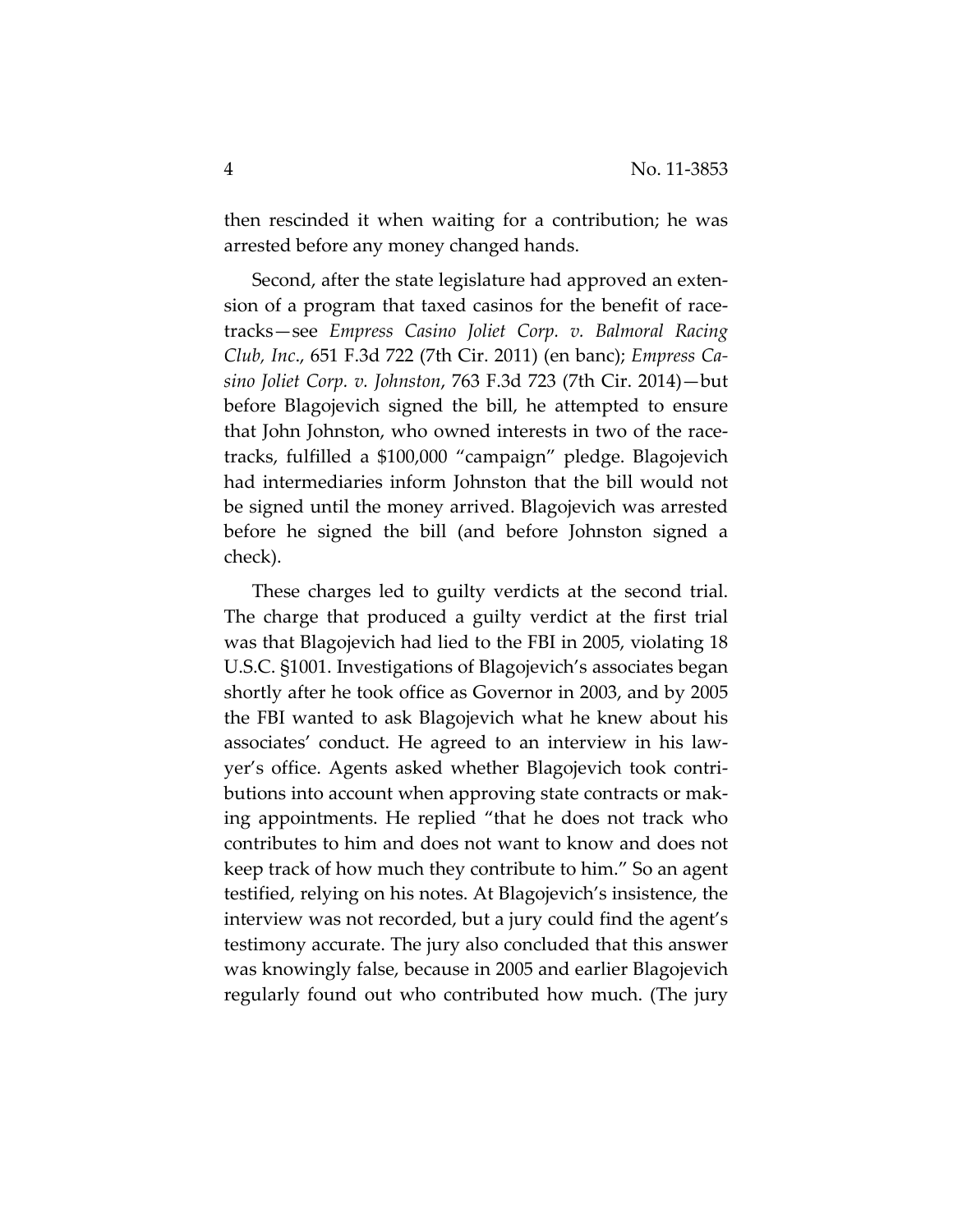was told to assess the honesty of this answer based solely on how Blagojevich had conducted himself from 2003 through 2005.)

Blagojevich now asks us to hold that the evidence is insufficient to convict him on any count. The argument is frivolous. The evidence, much of it from Blagojevich's own mouth, is overwhelming. To the extent there are factual disputes, the jury was entitled to credit the prosecution's evidence and to find that Blagojevich acted with the knowledge required for conviction.

But a problem in the way the instructions told the jury to consider the evidence requires us to vacate the convictions on counts that concern Blagojevich's proposal to appoint Valerie Jarrett to the Senate in exchange for an appointment to the Cabinet. A jury could have found that Blagojevich asked the President-elect for a private-sector job, or for funds that he could control, but the instructions permitted the jury to convict even if it found that his only request of Sen. Obama was for a position in the Cabinet. The instructions treated all proposals alike. We conclude, however, that they are legally different: a proposal to trade one public act for another, a form of logrolling, is fundamentally unlike the swap of an official act for a private payment.

Because the instructions do not enable us to be sure that the jury found that Blagojevich offered to trade the appointment for a private salary after leaving the Governorship, these convictions cannot stand. Compare *Yates v. United States*, 354 U.S. 298 (1957), and *United States v. Rivera Borrero*, 771 F.3d 973 (7th Cir. 2014), with *Griffin v. United States*, 502 U.S. 46 (1991). (Perhaps because the jury deadlocked at the first trial, the United States does not seriously contend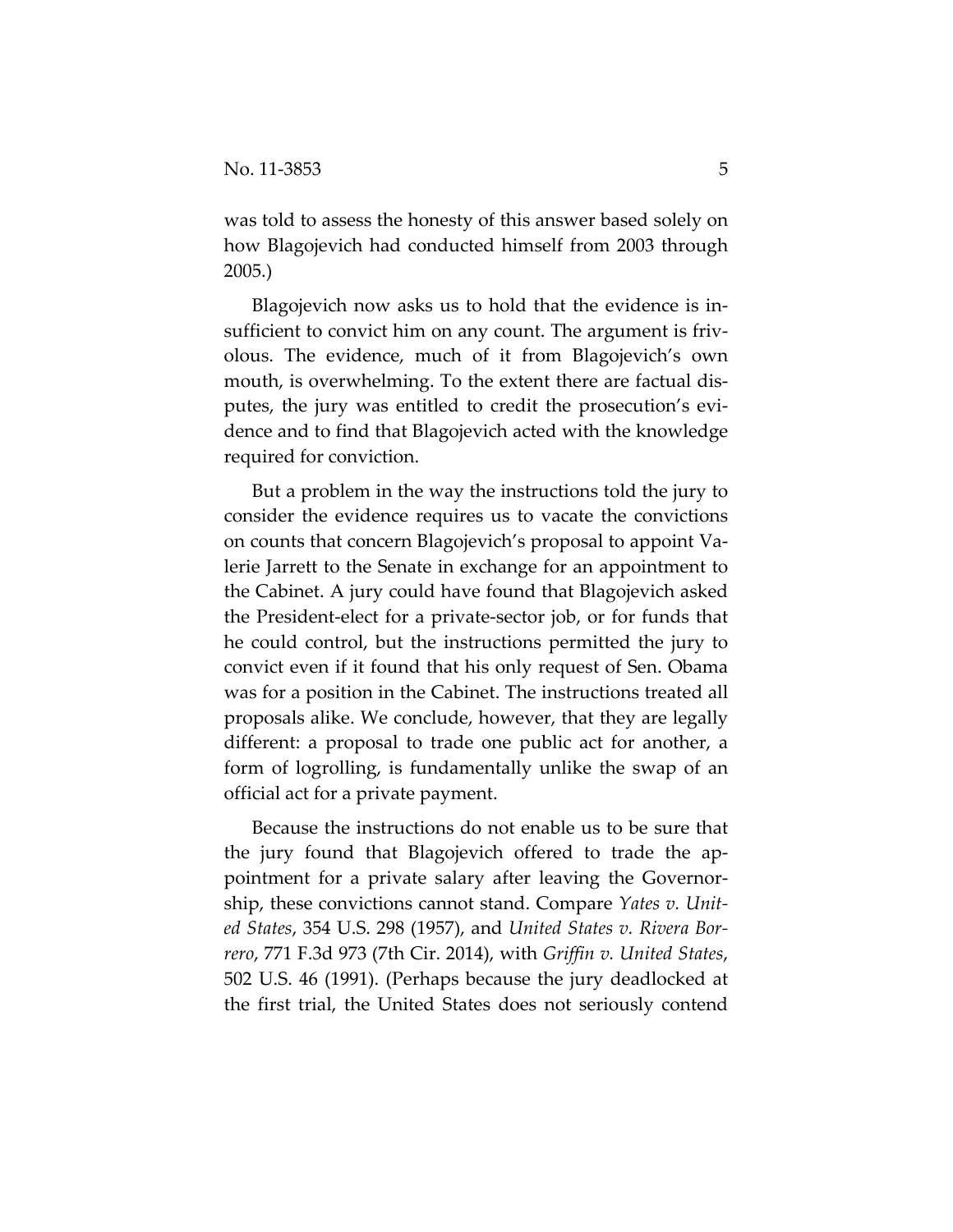that any error was harmless; a one-line statement in the brief differs from an argument. Cf. *Hedgpeth v. Pulido*, 555 U.S. 57, 60–62 (2008) (an error of this kind is not "structural").)

*McCormick* describes the offense as a *quid pro quo*: a public official performs an official act (or promises to do so) in exchange for a private benefit, such as money. See also *United States v. Sun-Diamond Growers of California*, 526 U.S. 398, 404– 05 (1999); *United States v. McDonnell*, 2015 U.S. App. LEXIS 11889 (4th Cir. July 10, 2015). A political logroll, by contrast, is the swap of one official act for another. Representative A agrees with Representative B to vote for milk price supports, if B agrees to vote for tighter controls on air pollution. A President appoints C as an ambassador, which Senator D asked the President to do, in exchange for D's promise to vote to confirm E as a member of the National Labor Relations Board. Governance would hardly be possible without these accommodations, which allow each public official to achieve more of his principal objective while surrendering something about which he cares less, but the other politician cares more strongly.

A proposal to appoint a particular person to one office (say, the Cabinet) in exchange for someone else's promise to appoint a different person to a different office (say, the Senate), is a common exercise in logrolling. We asked the prosecutor at oral argument if, before this case, logrolling had been the basis of a criminal conviction in the history of the United States. Counsel was unaware of any earlier conviction for an exchange of political favors. Our own research did not turn one up. It would be more than a little surprising to Members of Congress if the judiciary found in the Hobbs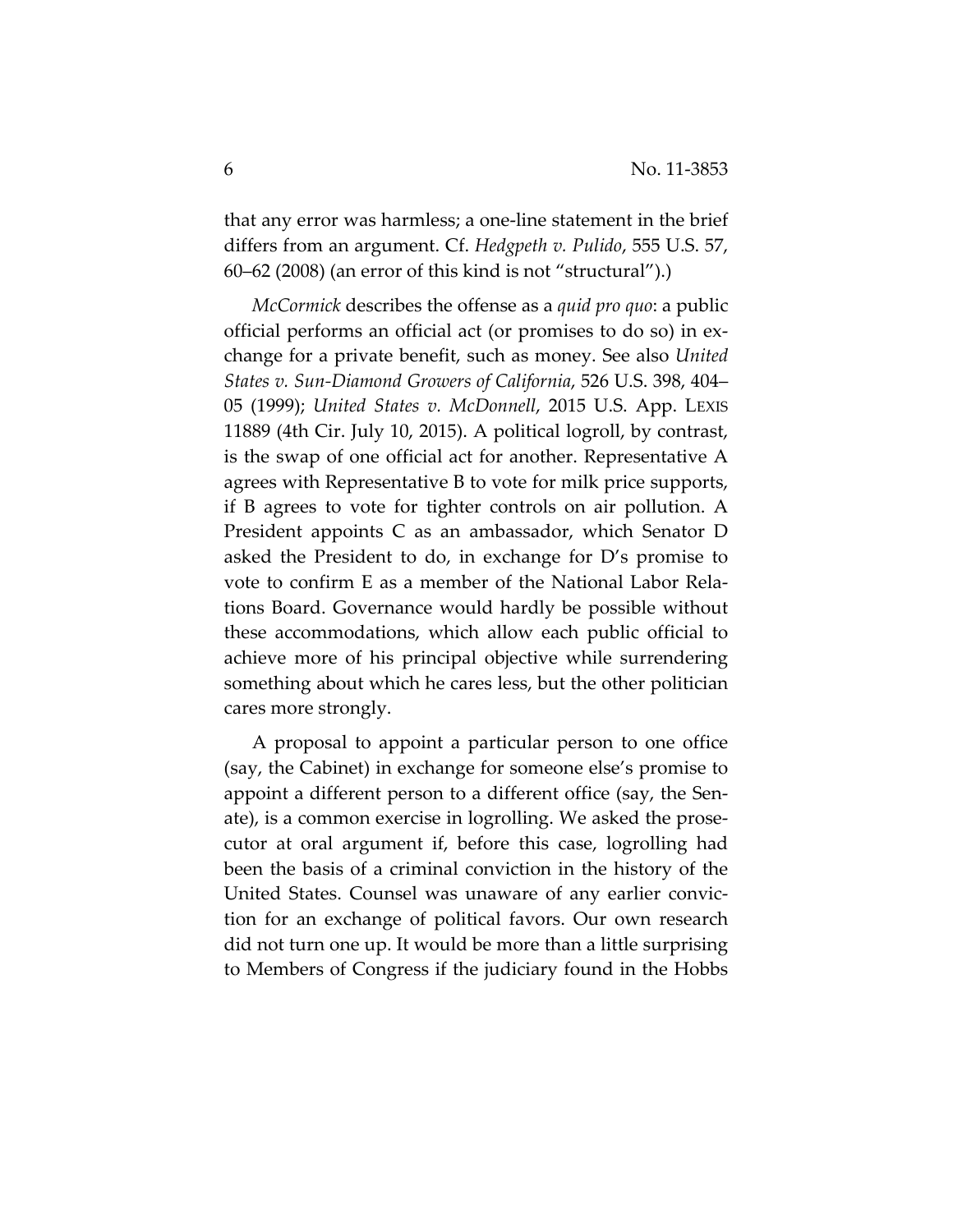Act, or the mail fraud statute, a rule making everyday politics criminal.

Let's work this through statute by statute. Section 1951, the Hobbs Act, which underlies Counts 21 and 22, forbids interference with commerce by robbery or extortion. Blagojevich did not rob anyone, and extortion, a defined term, "means the obtaining of property from another, with his consent, induced by wrongful use of actual or threatened force, violence, or fear, or under color of official right" (§1951(b)(2)). The indictment charged Blagojevich with the "color of official right" version of extortion, but none of the evidence suggests that Blagojevich claimed to have an "official right" to a job in the Cabinet. He did have an "official right" to appoint a new Senator, but unless a position in the Cabinet is "property" from the President's perspective, then seeking it does not amount to extortion. Yet a political office belongs to the people, not to the incumbent (or to someone hankering after the position). *Cleveland v. United States*, 531 U.S. 12 (2000), holds that state and municipal licenses, and similar documents, are not "property" in the hands of a public agency. That's equally true of public positions. The President-elect did not have a property interest in any Cabinet job, so an attempt to get him to appoint a particular person to the Cabinet is not an attempt to secure "property" from the President (or the citizenry at large).

*Sekhar v. United States*, 133 S. Ct. 2720 (2013), shows that the phrase "obtaining of property" in the Hobbs Act must not be extended just to penalize shady dealings. *Sekhar* holds that a recommendation about investments is not "property" under §1951(b)(2) for two principal reasons: first, in the long history of extortion law it had never before been so under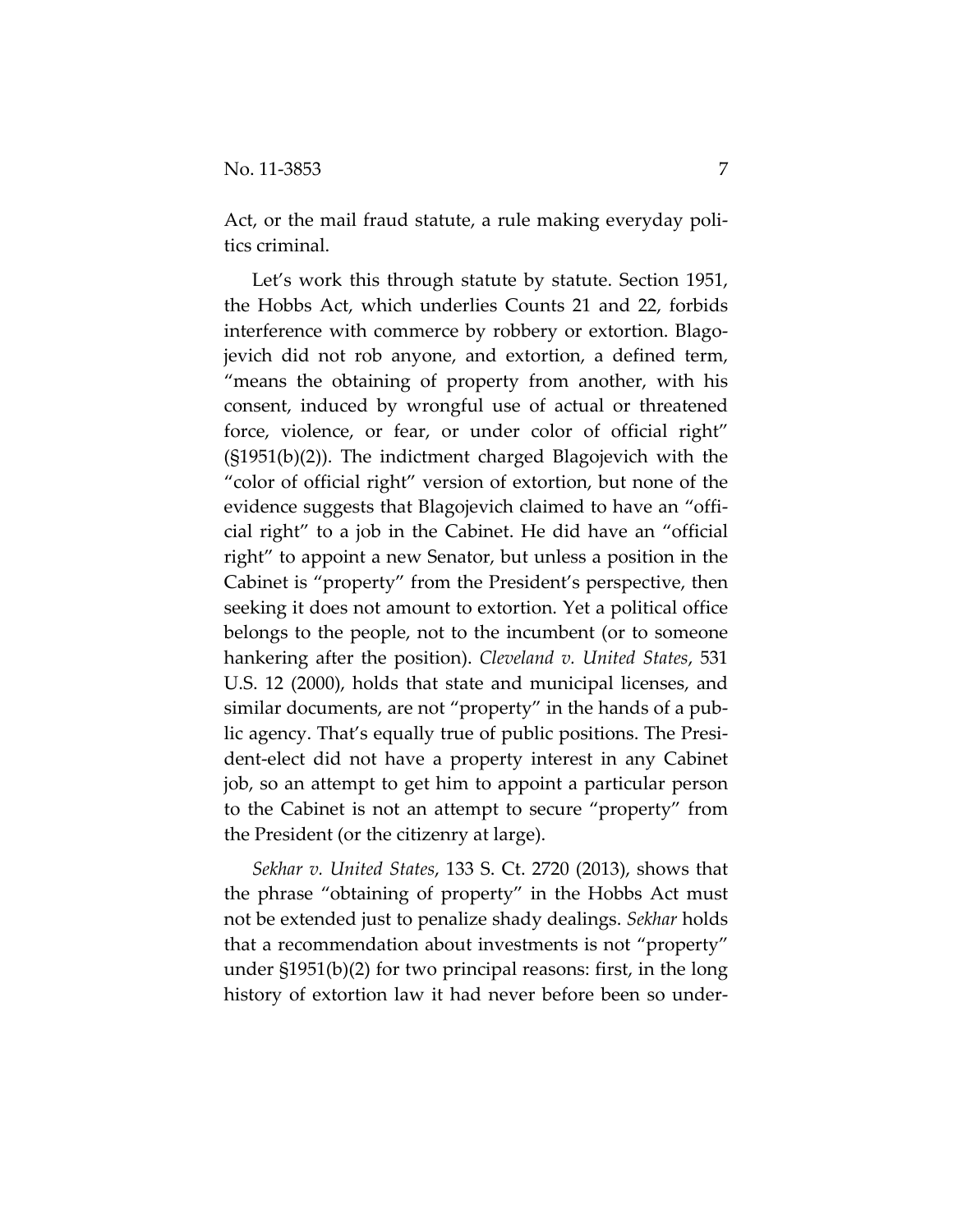stood (similarly, political logrolling has never before been condemned as extortion); second, the making of a recommendation is not transferrable. The Court restricted "property" to what one owner can transfer to another. By that standard a job in the Cabinet (or any other public job) is not "property" from the employer's perspective. It is not owned by the person with appointing power, and it cannot be deeded over. The position may be *filled* by different people, but the position itself is not a transferrable property interest. A position is "held" or "occupied" but not "obtained," and under *Sekhar* something that cannot be "obtained" also cannot be the subject of extortion.

Section 666, the basis (through a conspiracy charge) of Count 23, forbids theft or bribery in publicly funded programs (of which the State of Illinois is one). Count 23 relies on §666(a)(1)(B), which makes it a crime for an agent of a covered organization to solicit "corruptly … anything of value" in connection with a transaction worth \$5,000 or more. "Corruptly" refers to the recipient's state of mind and indicates that he understands the payment as a bribe or gratuity. *United States v. Hawkins*, 777 F.3d 880, 882 (7th Cir. 2015). It would not be plausible to describe a political trade of favors as an offer or attempt to bribe the other side. What is more, §666(c) provides that the section as a whole does not apply "to bona fide salary, wages, fees, or other compensation paid, or expenses paid or reimbursed, in the usual course of business." Compensation for a job by someone other than a ghost worker is a "bona fide salary"—and, as we've pointed out, the "usual course of business" in politics includes logrolling.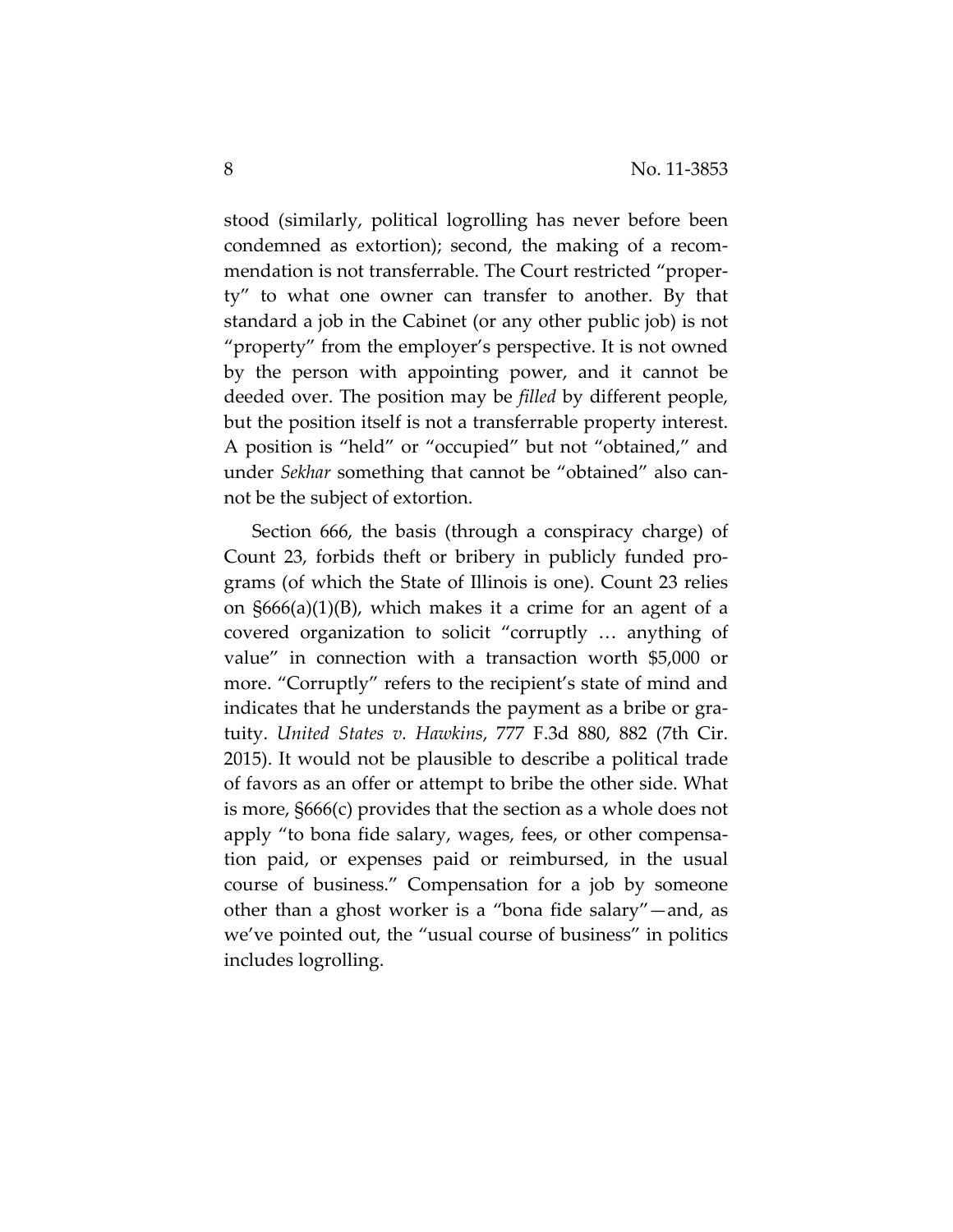The indictment also charged Blagojevich with wire fraud, in violation of 18 U.S.C. §1343. That the negotiations used the phone system is indisputable, but where's the fraud? Blagojevich did not try to deceive Sen. Obama. The prosecutor contended that Blagojevich deprived the public of its intangible right to his honest services, which 18 U.S.C. §1346 defines as a form of fraud. To call this an honest-services fraud supposes an extreme version of truth in politics, in which a politician commits a felony unless the ostensible reason for an official act also is the real one. So if a Governor appoints someone to a public commission and proclaims the appointee "the best person for the job," while the real reason is that some state legislator had asked for a friend's appointment as a favor, then the Governor has committed wire fraud because the Governor does not actually believe that the appointee is the best person for the job. That's not a plausible understanding of §1346, even if (as is unlikely) it would be valid under the First Amendment as a criminal penalty for misleading political speech. And no matter what one makes of the subject, the holding of *Skilling v. United States*, 561 U.S. 358 (2010), prevents resort to §1346 to penalize political horse-trading. *Skilling* holds that only bribery and kickbacks violate §1346. So unless political logrolling is a form of bribery, which it is not, §1346 drops out.

The prosecutor insists, however, that Blagojevich's situation is different and uncommon because he sought a post in the Cabinet for himself. It isn't clear to us that this is unusual. The current Secretary of State was appointed to that position from a seat in the Senate, and it wouldn't surprise us if this happened at least in part because he had performed a political service for the President. Ambassadors, too, come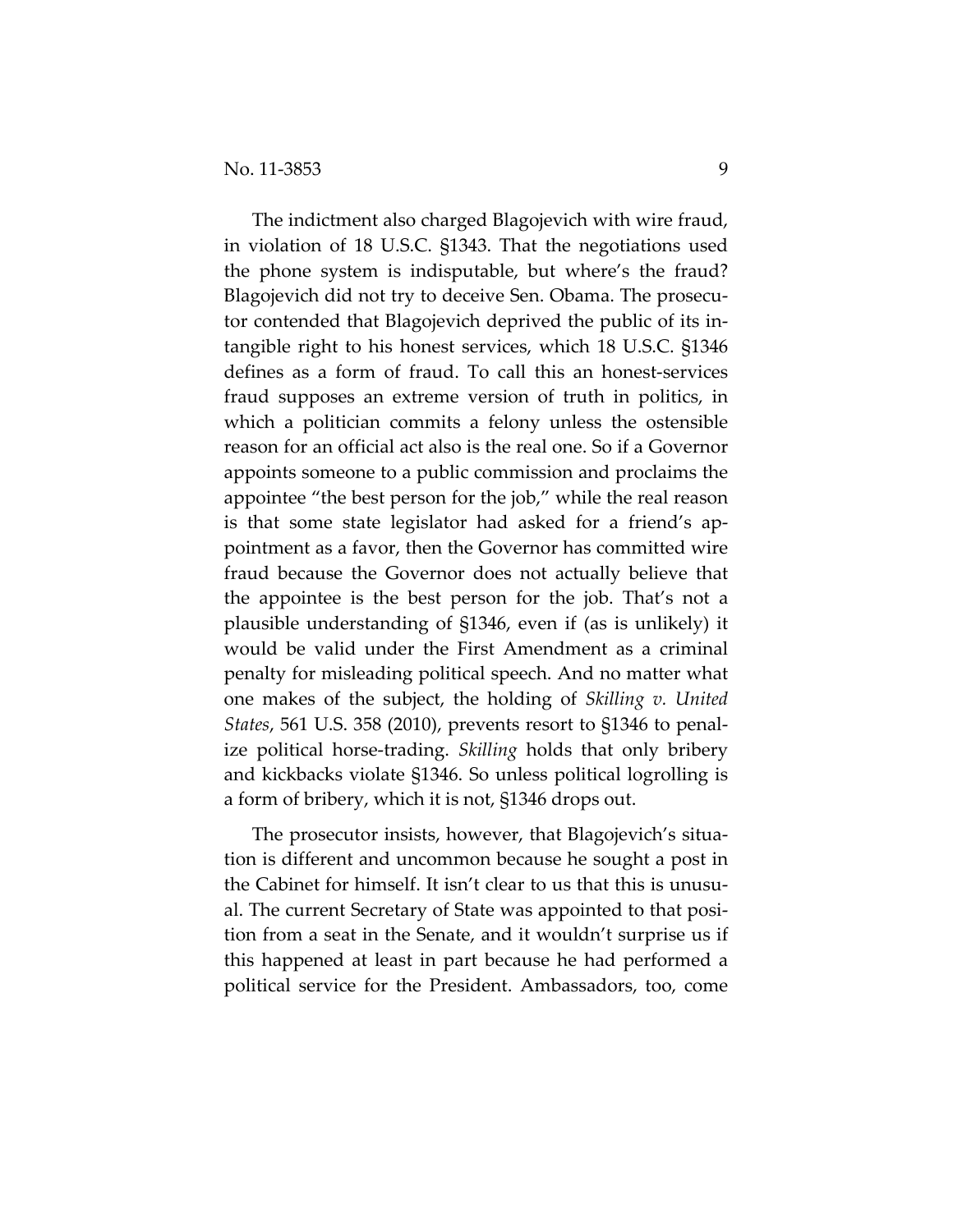from the House or Senate (or from state politics) as part of political deals.

Some historians say that this is how Earl Warren came to be Chief Justice of the United States: he delivered the California delegation at the 1952 Republican convention to Eisenhower (rather than Senator Taft) in exchange for a commitment to appoint him to the next vacancy on the Supreme Court. See, e.g., Morton J. Horwitz, *The Warren Court and the Pursuit of Justice* 7 (1998); Arthur Paulson, *Realignment and Party Revival: Understanding American Electoral Politics at the Turn of the Twenty-First Century* 86 (2000). Whether this account is correct is debatable, see Jim Newton, *Justice for All: Earl Warren and the Nation He Made* 6–11 (2006), and Chief Justice Warren himself denied that a deal had been made (though perhaps a political debt had been incurred), *The Memoirs of Earl Warren* 250–61 (1977). If the prosecutor is right, and a swap of political favors involving a job for one of the politicians is a felony, then if the standard account is true both the President of the United States and the Chief Justice of the United States should have gone to prison. Yet although historians and political scientists have debated whether this deal was made, or whether if made was ethical (or politically unwise), no one to our knowledge has suggested that it violated the statutes involved in this case. (Whether it might have violated 18 U.S.C. §599, and whether that statute is compatible with the First Amendment, are issues we do not address.)

Let us go through the three statutes again. *McCormick* holds that a politician's offer to perform a valuable service can violate §1951 as extortion if it involves a *quid pro quo*: a public act in exchange for a valuable return promise. We've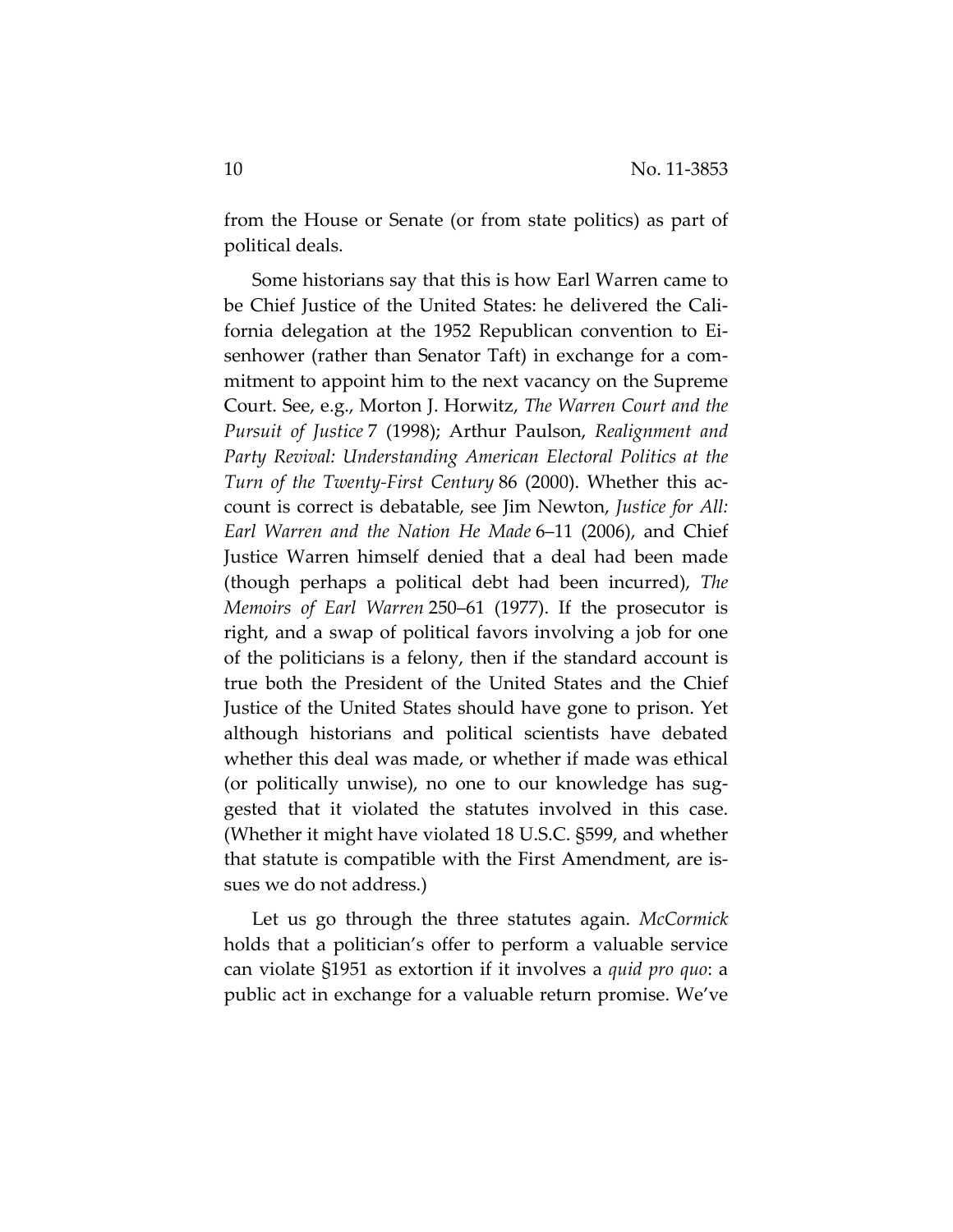already explained, however, why logrolling does not violate §1951. The exclusion in §666(c) for bona fide employment also applies no matter who gets the job. Who would get the public job does not matter to §1346 either. Indeed, the analysis in *United States v. Thompson*, 484 F.3d 877 (7th Cir. 2007), applies to Blagojevich too. *Thompson* reversed convictions under §666 and §1346 that had been obtained on a theory that a public employee's interest in keeping her job meant that she violated federal law if she performed any aspect of her job in ways that she knew she shouldn't. (The asserted error in *Thompson* was an incorrect ranking of bidders for a travel-services contract.) *Thompson* holds, among other things, that the interest in receiving a salary from a public job is not a form of private benefit for the purpose of federal criminal statutes.

Put to one side for a moment the fact that a position in the Cabinet carries a salary. Suppose that Blagojevich had asked, instead, that Sen. Obama commit himself to supporting a program to build new bridges and highways in Illinois as soon as he became President. Many politicians believe that public-works projects promote their re-election. If the prosecutor is right that a public job counts as a private benefit, then the benefit to a politician from improved chances of election to a paying job such as Governor—or a better prospect of a lucrative career as a lobbyist after leaving office also would be a private benefit, and we would be back to the proposition that all logrolling is criminal. Even a politician who asks another politician for favors only because he sincerely believes that these favors assist his constituents could be condemned as a felon, because grateful constituents make their gratitude known by votes or post-office employment.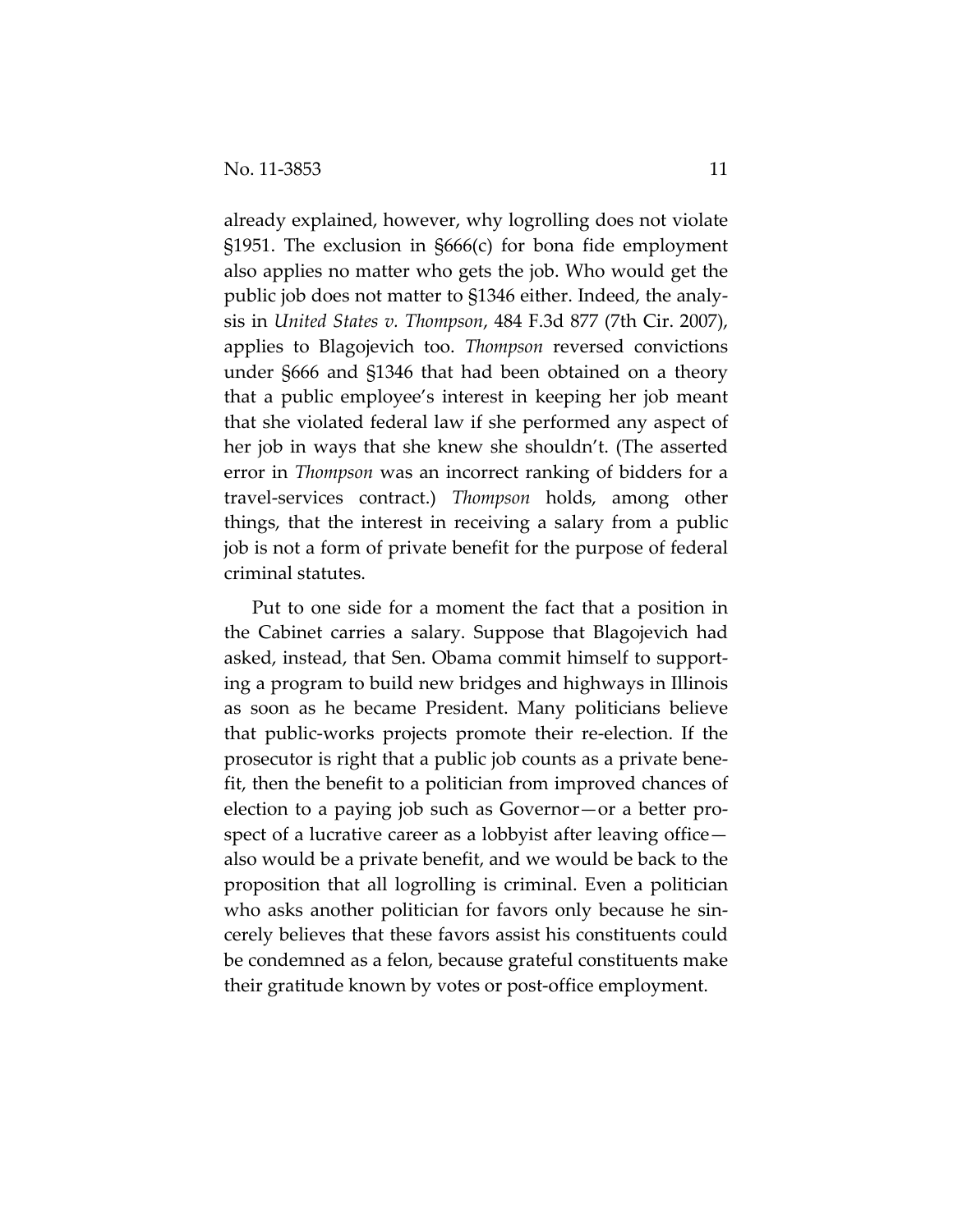What we have said so far requires the reversal of the convictions on Counts 5, 6, 21, 22, and 23, though the prosecutor is free to try again without reliance on Blagojevich's quest for a position in the Cabinet. (The evidence that Blagojevich sought money in exchange for appointing Valerie Jarrett to the Senate is sufficient to convict, so there is no double-jeopardy obstacle to retrial. See *Burks v. United States*, 437 U.S. 1 (1978).) Because many other convictions remain and the district judge imposed concurrent sentences, the prosecutor may think retrial unnecessary—but the judge may have considered the sought-after Cabinet appointment in determining the length of the sentence, so we remand for resentencing across the board. (The concluding part of this opinion discusses some other sentencing issues.)

With the exception of the proposed Cabinet deal, the jury instructions are unexceptionable. They track *McCormick*. Much of Blagojevich's appellate presentation assumes that extortion can violate the Hobbs Act only if a *quid pro quo* is demanded explicitly, but the statute does not have a magicwords requirement. Few politicians say, on or off the record, "I will exchange official act  $X$  for payment  $Y$ ." Similarly persons who conspire to rob banks or distribute drugs do not propose or sign contracts in the statutory language. "Nudge, nudge, wink, wink, you know what I mean" can amount to extortion under the Hobbs Act, just as it can furnish the gist of a Monty Python sketch.

Blagojevich contends that he was entitled to an instruction that, if he believed in good faith that his conduct was lawful, then he must be acquitted. That is not so; an openended "good faith" defense would be either a mistake-oflaw defense in disguise or an advice-of-counsel defense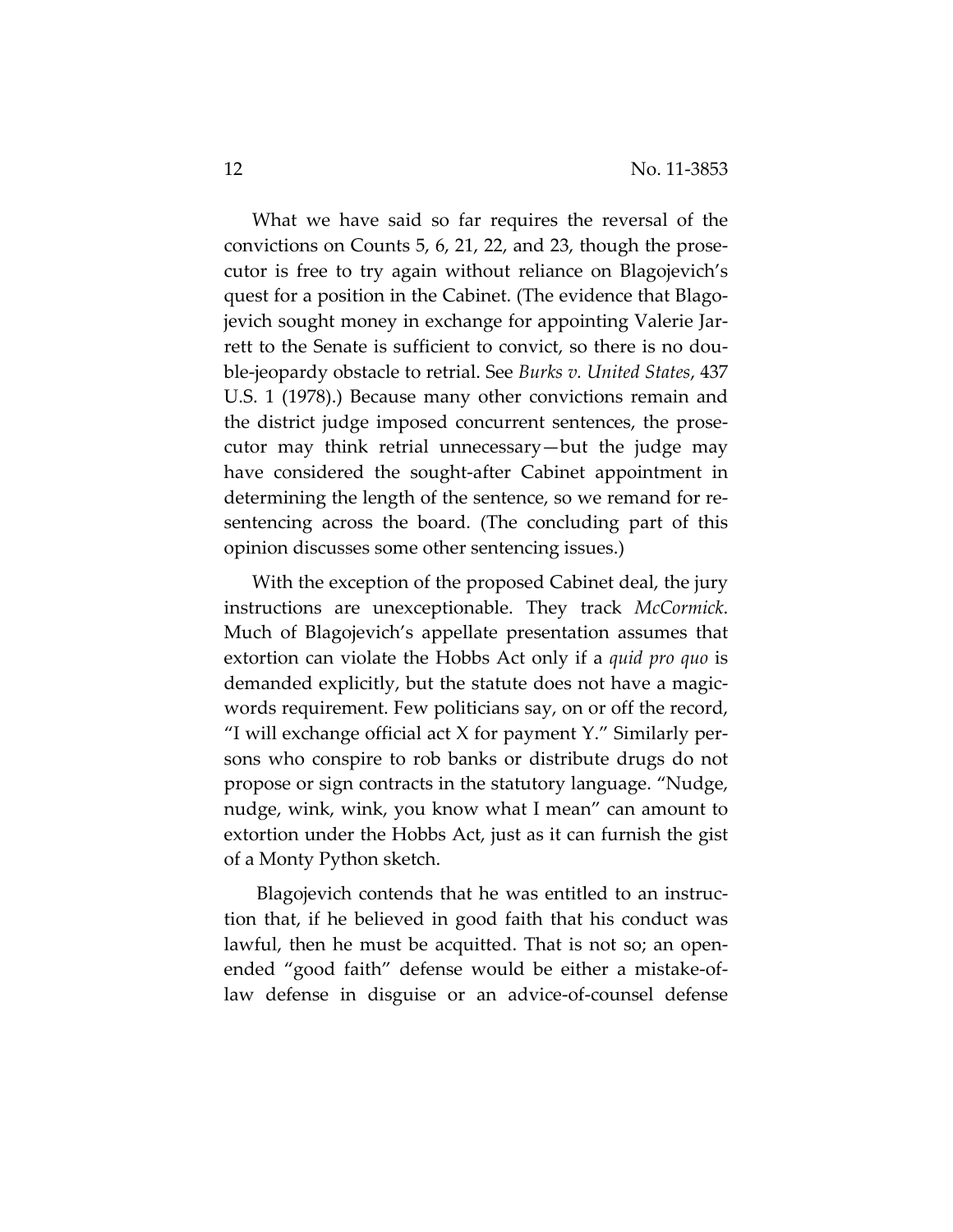without demonstrating advice of counsel. This circuit's pattern jury instructions call for a good-faith instruction only when the statute contains a term such as "willful" that (as understood for that particular statute) makes knowledge of the law essential. *Pattern Criminal Jury Instructions of the Seventh Circuit* §6.10 (2012 revision).

Suppose Blagojevich believed that winks and nudges avoid the *McCormick* standard. That would be legally wrong, and the fact that he *believed* it would not support acquittal unless mistake of law is a defense. Blagojevich does not argue that knowledge of the law is essential to conviction under §666 or §1951, so there's no basis for a good-faith instruction. See *United States v. Caputo*, 517 F.3d 935, 942 (7th Cir. 2008); *United States v. Wheeler*, 540 F.3d 683, 689–90 (7th Cir. 2008). It is enough for the instruction to cover the mental elements required by each statute. That a given defendant wants to apply the phrase "good faith" to the lack of essential knowledge or intent does not imply the need for a separate instruction; a jury's task is hard enough as it is without using multiple phrases to cover the same subject. These instructions defined the statutes' *mens rea* elements correctly; no more was required.

The argument for a good-faith instruction relies principally on *Cheek v. United States*, 498 U.S. 192 (1991), but that's a different kettle of fish. The Justices read the word "willfully" in a particular tax law to require proof that the accused knew the law, which the Justices saw as technical and beyond the ken of many taxpayers. The word "willfully" does not appear in any of the statutes that Blagojevich was charged with violating. Anyway, he does not deny knowing the rule of *McCormick*, under which the exchange of an offi-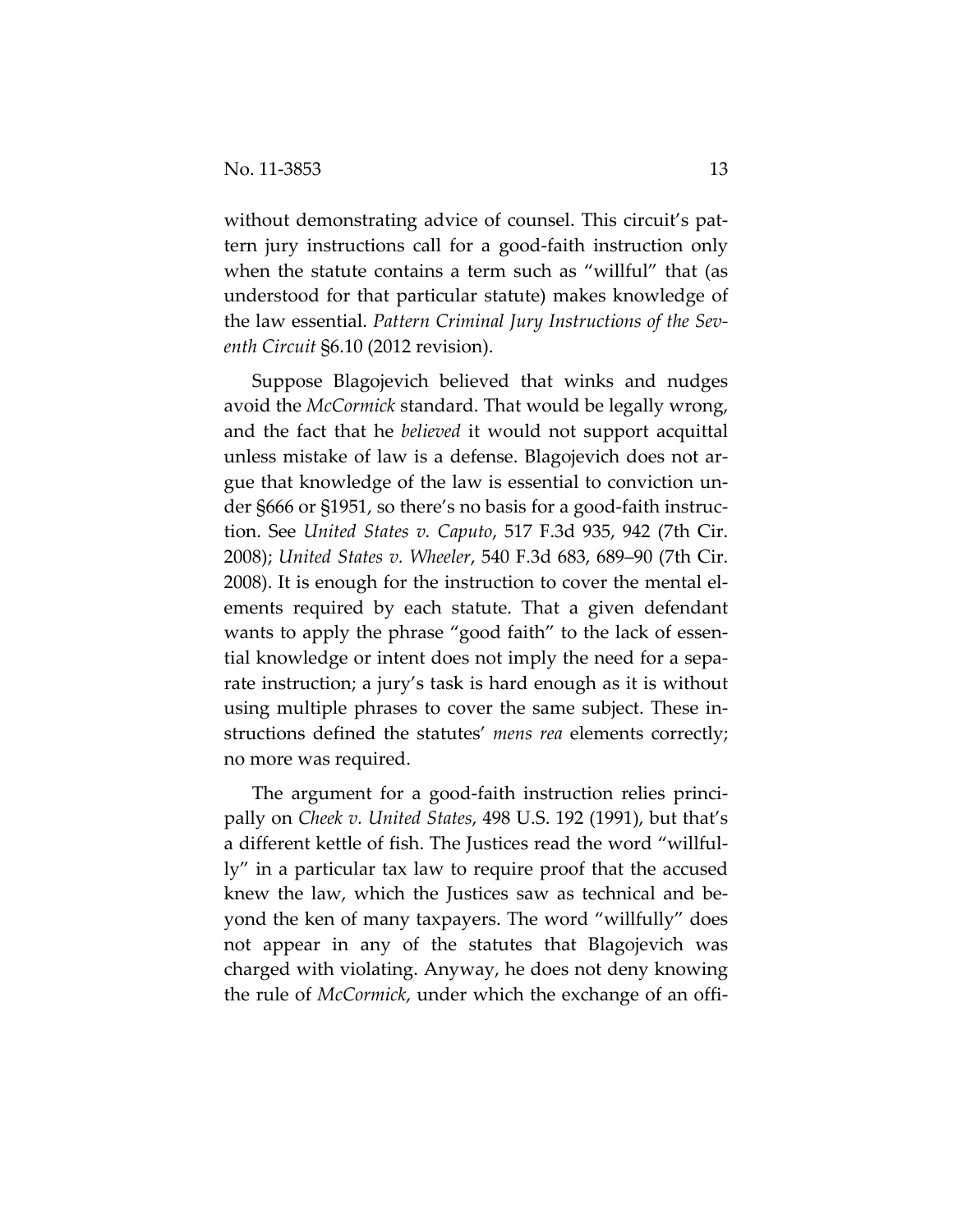cial act for a private benefit is illegal, so *Cheek* would not help him even if it applied. The "good faith" argument is just a stalking horse for the contention that the *quid pro quo* must be stated explicitly and cannot be implied from hints and nudges; as we have rejected that contention directly, it cannot be resuscitated in the form of a "good faith" instruction untethered from statutory language.

The district judge *did* give a good-faith instruction limited to the wire-fraud counts, which have an intent requirement within the scope of §6.10. The judge used the language of §6.10, as modified to fit the specific charges, and added one sentence at the end. Here's how the instruction wrapped up:

The burden is not on the defendant to prove his good faith; rather, the government must prove beyond a reasonable doubt that the defendant acted with the requisite intent. The government is not required to prove that the defendant knew his acts were unlawful.

Blagojevich contends that this instruction's final sentence is improper. To the contrary, the sentence just reminds the jury that mistake of law is not a defense. The wire-fraud statute requires a specific intent to defraud but *not* wilfulness or any other proxy for knowledge of the law. To the extent that Blagojevich may think that a need to show intent to defraud is the same as a need to show knowledge about what the law requires, he misreads *United States v. LeDonne*, 21 F.3d 1418, 1430 (7th Cir. 1994). See *Barlow v. United States*, 32 U.S. (7 Pet.) 404, 410–11 (1833) (distinguishing these two subjects). The district judge was concerned that Blagojevich had been trying to argue mistake-of-law indirectly even though none of the statutes requires legal knowledge; under the circumstances, it was not an abuse of discretion to add a caution to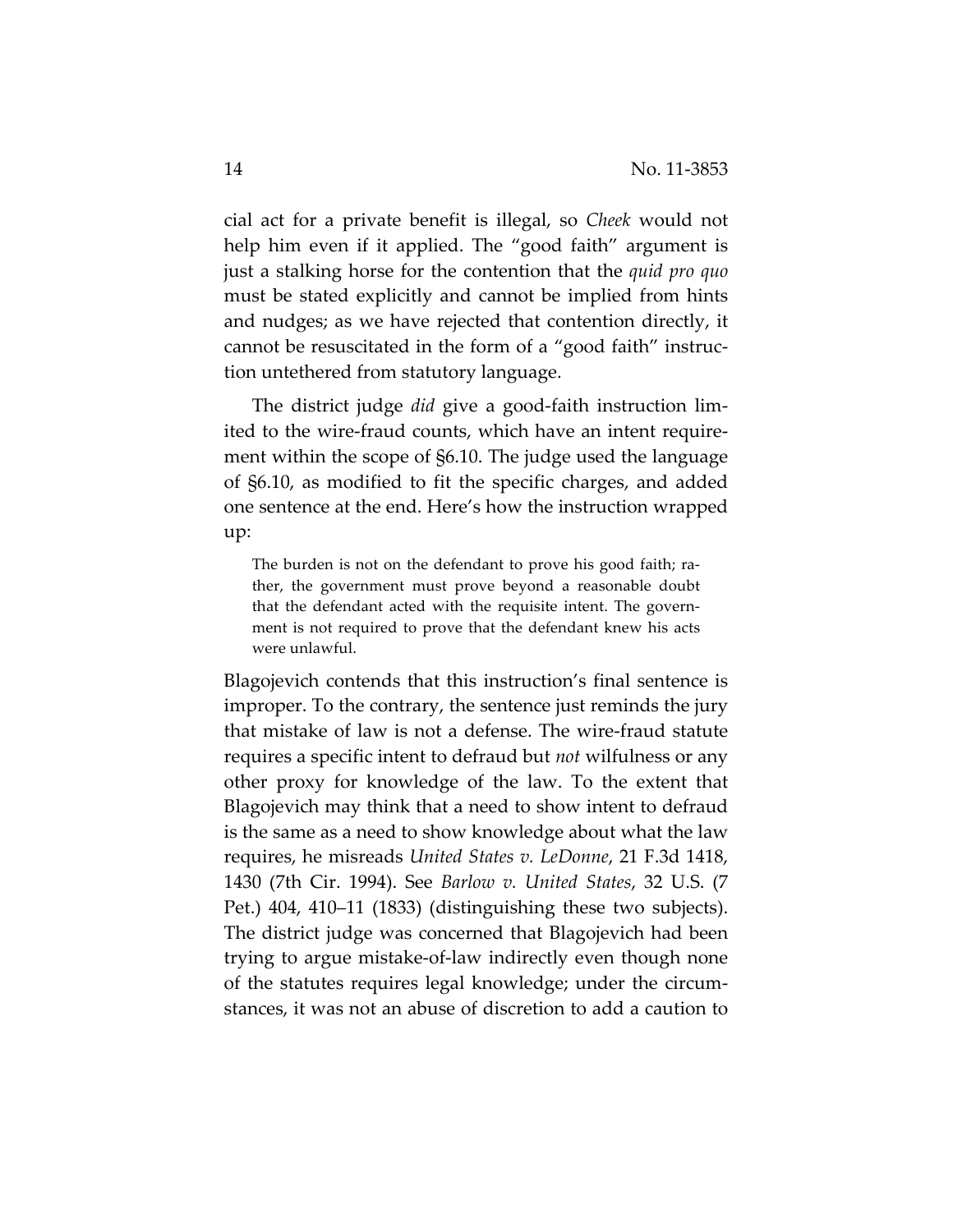the instructions. Cf. *United States v. Curtis*, 781 F.3d 904, 907 (7th Cir. 2015) (an instruction is proper unless "as a whole [it] misled the jury as to the applicable law").

We now take up challenges to the admission and exclusion of evidence. Each trial lasted about a month, so there were plenty of evidentiary rulings. On the whole, the district judge allowed the defense considerable latitude, but Blagojevich can't complain about the rulings in his favor. He does complain about several that went the prosecution's way, and we discuss three of them.

The first concerns a ruling that excluded wiretap transcripts showing that at the same time Blagojevich was asking the President-elect for something in exchange for appointing Valerie Jarrett to the Senate, he was asking Michael Madigan (Speaker of the state's House of Representatives) to support his political program in exchange for appointing Lisa Madigan, Michael's daughter, to the Senate. Blagojevich's lawyers contended that his objective all along was to appoint Lisa Madigan, then (and now) the Attorney General of Illinois. The district judge did not allow this wiretap evidence, ruling that it would divert attention from the indictment's charges. A bank robber cannot show that on many other occasions he entered a bank without pulling a gun on a teller, nor can a teller charged with embezzlement show how often he made correct entries in the books.

As we've mentioned, the district court gave the defense a long leash, and the judge was entitled to conclude that evidence about negotiations with Speaker Madigan would sidetrack this trial. See Fed. R. Evid. 403. The Madigan conversations could have shown that Blagojevich was negotiating with many people for the best deal; they would not have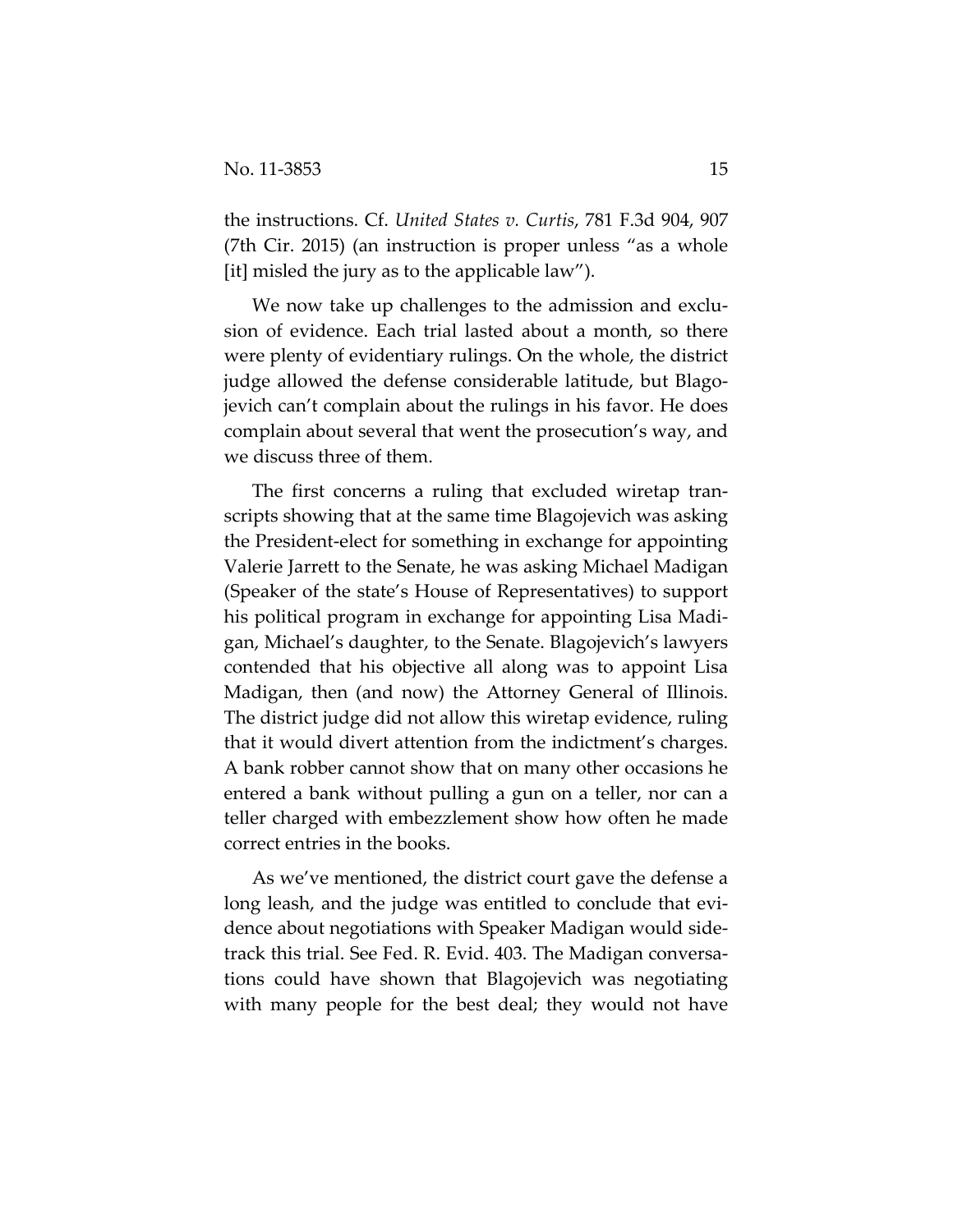shown that any of his requests to the President-elect or Rep. Jackson was lawful. The judge did permit Blagojevich to testify that he had planned to appoint Lisa Madigan all along and that he was deceiving rather than extorting the President-elect. (In the end, however, he appointed Roland Burris, not Lisa Madigan.) Some transcripts admitted for other purposes also contained Lisa Madigan's name.

Come the closing argument, the prosecutor used the judge's ruling to advantage, stating:

And the Lisa Madigan deal, you'll have the calls, November 1st through November 13th. Go back and look at the calls and see how many times Lisa Madigan is actually mentioned … . That's one, and two, how often is she mentioned in a way that she is not a stalking horse, and you're not going to find it. She was a stalking horse.

Blagojevich contends that this argument violated the Due Process Clause by so misleading the jury that it could no longer think rationally about his guilt. See *Darden v. Wainwright*, 477 U.S. 168, 181 (1986).

Having persuaded the judge to keep most Madigan transcripts out of evidence, the prosecutor should not have argued that the record contains very few references to her. The paucity of references was a result of the prosecutor's strategy, not the defense's strategy or a shortage of references in the recordings. But *Darden* sets a very high bar for a dueprocess challenge to a prosecutor's closing argument. In the main, the right response is argument from the defense or correction from the judge, not reversal on appeal. Especially not when the trial lasted five weeks and the prosecutorial comment lasted a few seconds. It is extraordinarily unlikely that this comment, about what is (as we have mentioned) a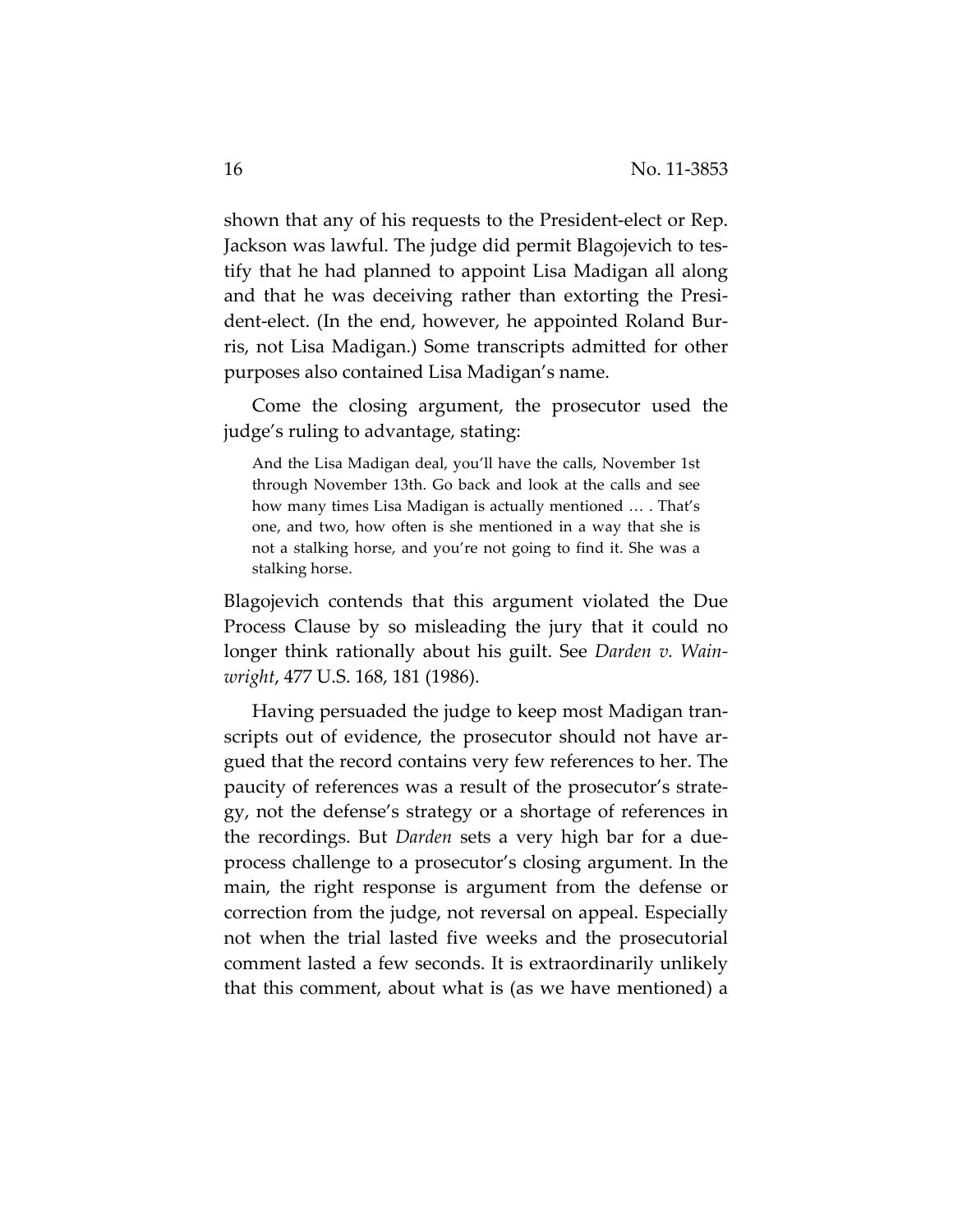collateral if not an irrelevant matter, could have affected the jury's evaluation of the contention that Blagojevich violated the Hobbs Act and §666 by asking the President-elect or Rep. Jackson for cash (or a lucrative private-sector job) in exchange for Blagojevich's appointment of the new Senator.

The second evidentiary subject concerns a recording of a conversation between John Harris, Blagojevich's chief of staff, and William Quinlan, his general counsel. Harris testified; Quinlan did not. During the direct examination of Harris, the prosecutor introduced a recording of a call between Harris and Quinlan, during which Harris asked why Blagojevich had not yet signed the bill extending the racetrack subsidy, and Quinlan replied: "Ah, let's just say, it is what you think." The district judge admitted the statement "not for [its] truth but for the effect [it] had on … Harris and the decisions that he ma[de] as a result of th[e] conversation." The Federal Rules of Evidence prohibit hearsay, which is an out of court statement used to prove the truth of the matter stated, see Fed. R. Evid. 801(c)(2), but with the judge's limitation Quinlan's statement was not hearsay. The prosecutor then asked Harris what he understood (he answered that Blagojevich "was holding the bill because he wanted to talk to [people] about getting campaign contributions from the racetrack owners before he signed") and what actions he took as a result. No problems so far.

Once again, though, a problem cropped up in the closing argument. The prosecutor said this:

John Harris talks to the defendant, and you got that call at Tab 54, and he asks him what to do about the racing bill because what he knows is he has approved it, there's a green light. The defendant tells him in that call "I'm sitting on the bill." He already had a hold on that bill as of noon of November the 26th.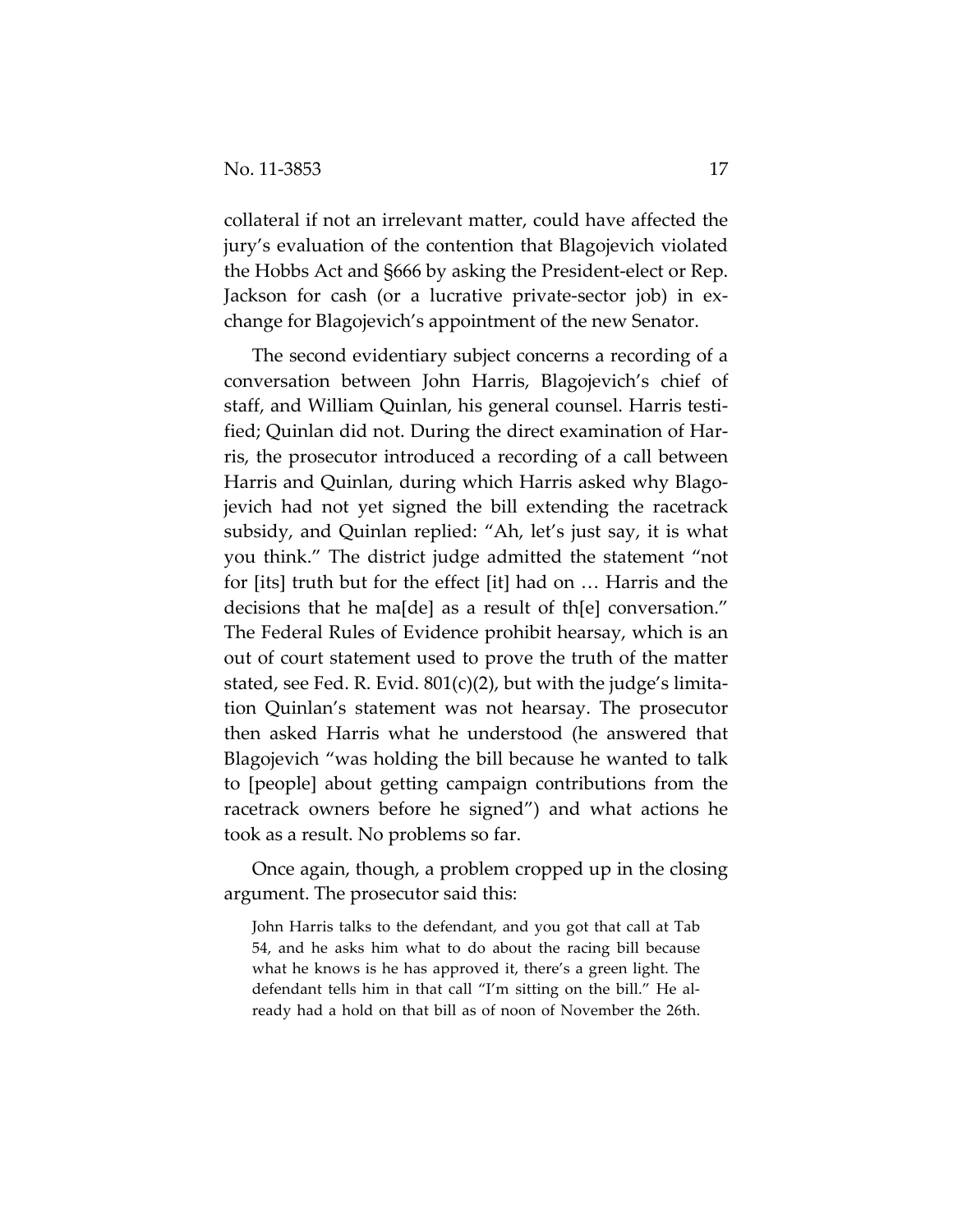What John Harris told you is that the excuse that he got from the defendant on that call made no sense to him, it was a red flag. He said something to him like "I want to see how it all fits together." What Harris told you there is there was nothing to see on this bill about how it fit in with anything else that was pending at that time. And so what John Harris says, "I bet he's holding this up for a campaign contribution."

John Harris goes to Bill Quinlan, he tells him what his concern is, and he asks him to talk to the defendant and find out if that's what he's doing. *And you got the call at Tab 56 where Bill Quinlan confirms that's exactly what the defendant is doing.* And what John Harris testified is once he knew that, he stepped out, and he left it to the defendant and Lon Monk [a lobbyist; formerly Blagojevich's chief of staff] to figure out. He knew he wasn't going to be able to do anything once he had a hold on that bill waiting for a campaign contribution.

The language we have italicized is the problem. It takes Quinlan's statement as the proposition that Blagojevich was waiting for money. That's a hearsay use. The only proper use of the statement was for the effect it had on Harris.

Perhaps one could rescue the argument by saying that the italicized sentence is just shorthand for the permitted use of Quinlan's recorded words: Harris *understood* them as confirming his belief that Blagojevich was holding the bill in order to extract money from racetrack owners. Jurors might have been hard pressed to tell the difference between "Quinlan confirmed X" and "Harris understood Quinlan to confirm X." This may reflect adversely on the hearsay doctrine; jurors do not draw subtle distinctions just because they have been part of the common law since the eighteenth century. At all events, "subtle" is the important word. Given the duration of this trial and the power of the evidence, the fact that a prosecutor says "Quinlan confirmed X" when he should have said "Harris understood Quinlan to have con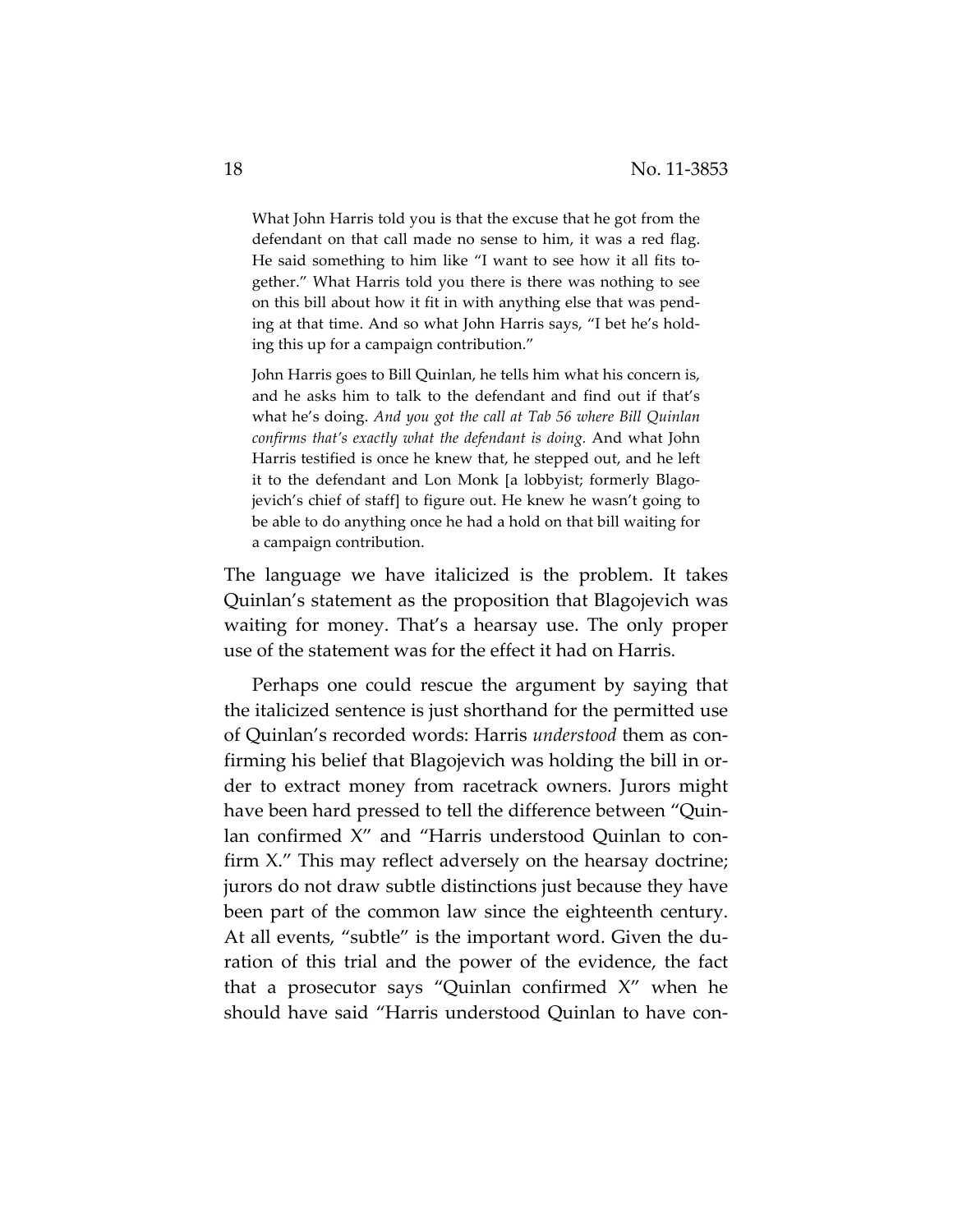firmed X" cannot have affected the outcome. The judge himself seems to have missed the distinction, despite his earlier ruling. The likelihood of prejudice from this misstatement is minute, and without prejudice there's no basis for a reversal. See *United States v. Richards*, 719 F.3d 746, 764 (7th Cir. 2013).

Now for the third evidentiary issue, and the last we discuss. During trial, the judge admitted evidence that, before his arrest, Blagojevich had retained the services of lawyers with experience in criminal defense. Blagojevich's appellate brief contends that the only function of this evidence was to imply consciousness of guilt. The prosecutor replies, however, that this evidence served a different function: to address what seemed to be a developing advice-of-counsel defense. To this Blagojevich rejoins that he never raised such a defense, so the evidence was both irrelevant and prejudicial.

"Advice of counsel is not a free-standing defense, though a lawyer's fully informed opinion that certain conduct is lawful (followed by conduct strictly in compliance with that opinion) can negate the mental state required for some crimes, including fraud." *United States v. Roti*, 484 F.3d 934, 935 (7th Cir. 2007). Blagojevich did not mount an advice-ofcounsel defense. He did not fully reveal his actions to any lawyer, did not receive an opinion that the acts were lawful, and did not comport himself strictly in compliance with any such opinion. But he hinted in that direction. Here is some of his testimony:

• "I immediately had Mary [Stewart] find Bill Quinlan for me so that I could talk to Bill Quinlan my lawyer, the governor's lawyer, about what do I do about this, how do I handle this, because I wanted to be very careful that I don't get caught up in some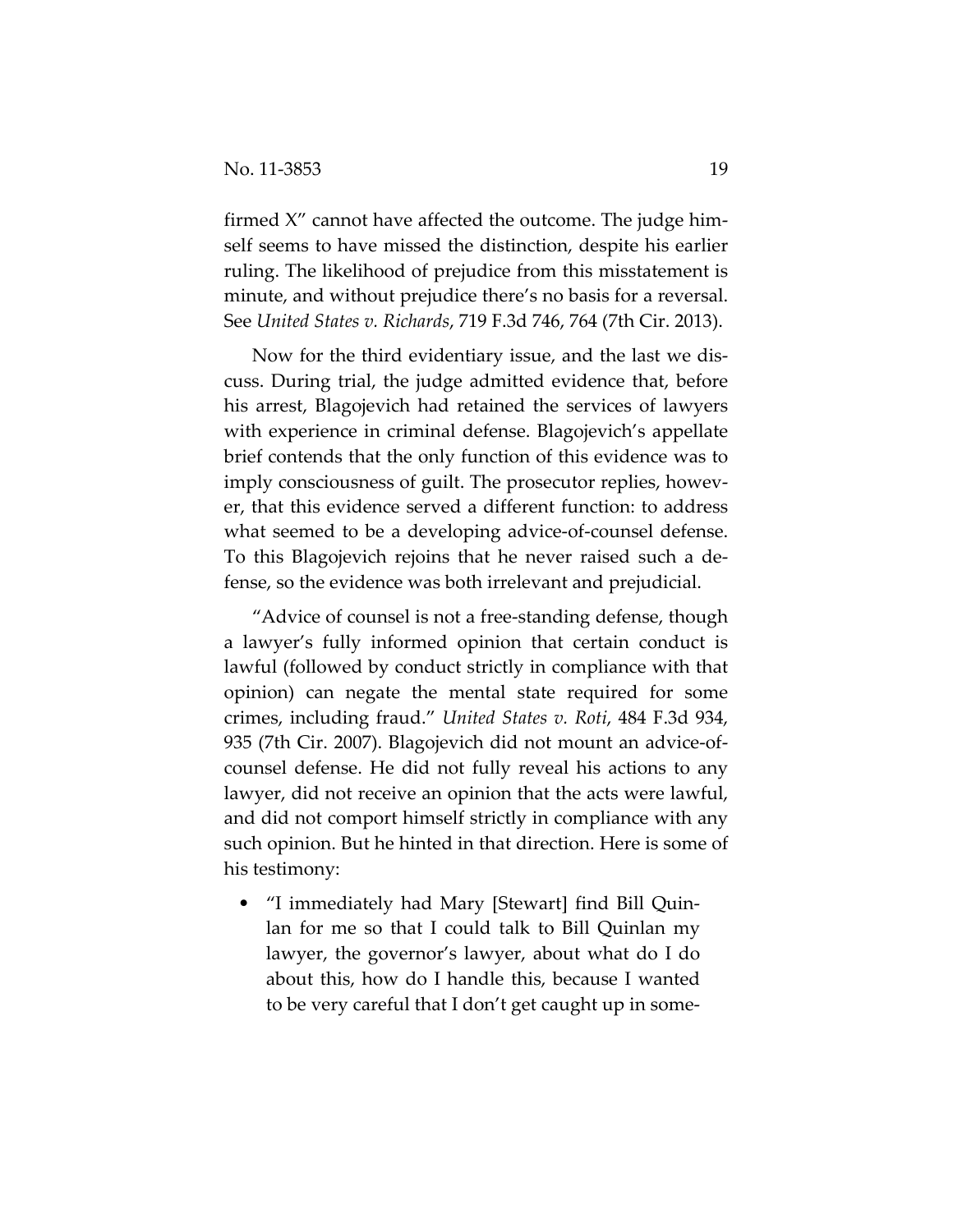thing that I'm not aware of that isn't—that is potentially wrong and could very well be wrong." Tr. 3809.

- "And then I was reconstructing for Bill Quinlan, my lawyer, basically, you know, spilling whatever I knew, whatever was coming into my mind to him about that call, about that conversation about the fundraising requests from Patrick Magoon [the President of Children's Memorial Hospital] in connection with Dusty Baker [a former manager of the Chicago Cubs who was lobbying on Magoon's behalf] calling me. And so I was relating this to Bill Quinlan … because I was basically trying to find out from Quinlan do you think I said something wrong? Could I have done—could I have stumbled into crossing a line of some sort?" Tr. 4078.
- "Q: Why were you telling Bill Quinlan that? A: Because Bill Quinlan's my general counsel, he's my lawyer and he was in many ways, you know, a—he was in many ways—you know, he—I talked to him about everything that was remotely connected to anything that was on legal issues or pending investigation and all the rest because I wanted to be careful not to do anything wrong." Tr. 4079.
- "Bill Quinlan … was my general counsel, and there was nothing I would do of any magnitude that I felt I needed to discuss with my general counsel, my lawyer Bill Quinlan." Tr. 4092.
- "Q: Did you also have several conversations with Bill Quinlan about the Senate seat? A: Yes. I talked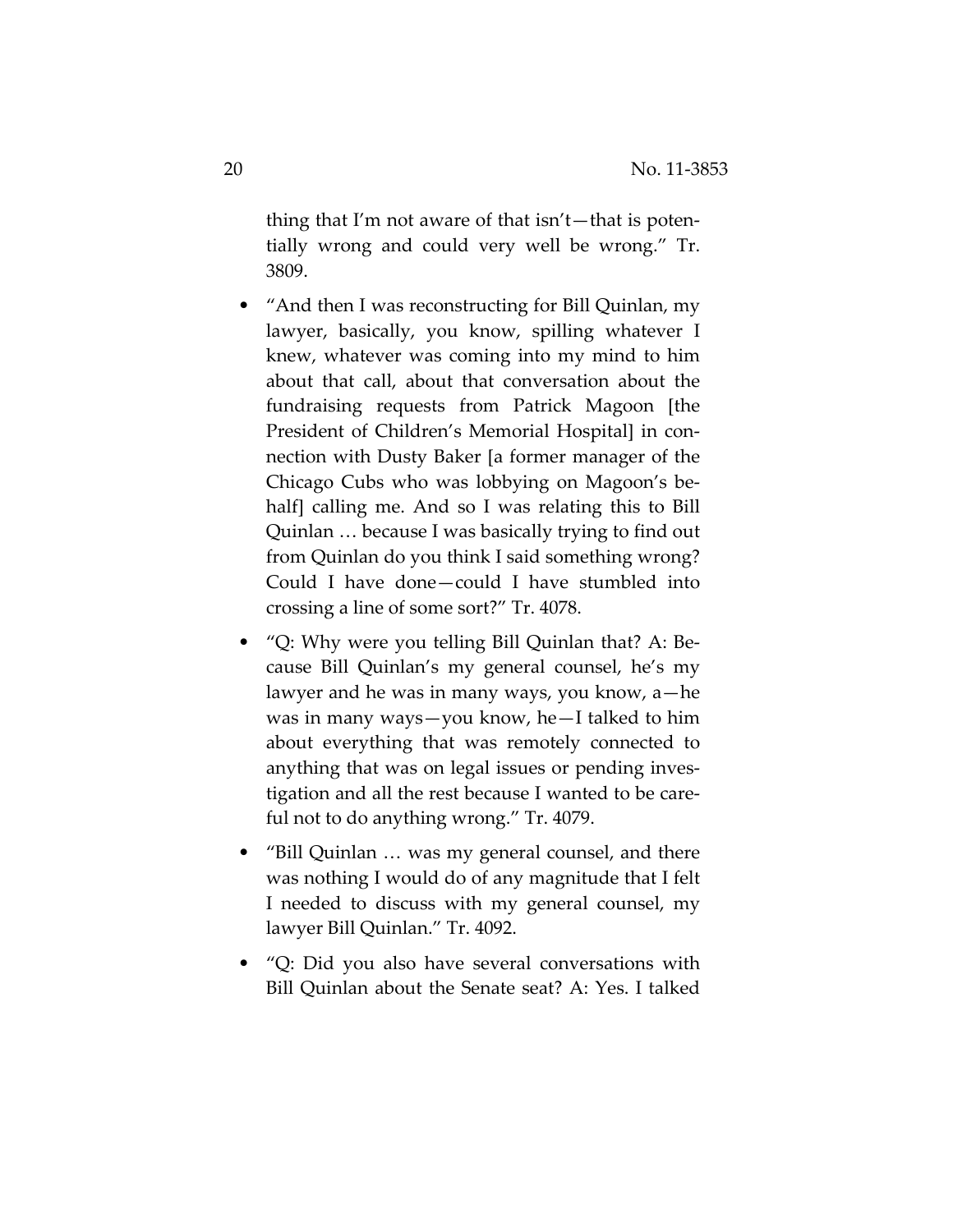to Bill Quinlan about it constantly, continuously, almost every day. Almost every day. Q: Did you have conversations with Bill Quinlan about [establishing] a  $501(c)(4)$  [social-welfare organization] in relation to the Senate seat? A: I had several conversations with Bill Quinlan about a  $501(c)(4)$  in relation to the Senate seat." Tr. 4112.

The prosecutor objected to all of this testimony, observing that Blagojevich had not tried to meet the requirements of an advice-of-counsel defense, but the judge allowed the testimony (this is one of the many examples of resolving debatable questions in the defense's favor). Having asserted that he consulted with counsel, Blagojevich opened the door to evidence that he had other lawyers too yet was keeping mum about what they told him. That's an appropriate topic for evidence and for comment during closing argument.

Sentencing is the only other subject that requires discussion. The district judge concluded that the Sentencing Guidelines recommend a range of 360 months to life imprisonment for Blagojevich's offenses, and the actual sentence is 168 months. Instead of expressing relief, Blagojevich maintains that the sentence is too high because the range was too high. The judge erred in two respects, Blagojevich contends: first, the judge included as loss the \$1.5 million that, he found, Blagojevich had asked Rep. Jackson's supporters to supply. See U.S.S.G. §2C1.1(b)(2). He calls this finding "speculative." The judge also added four levels under U.S.S.G. §3B1.1(a) after finding that Blagojevich was the leader or organizer of criminal activity that included five or more participants or was "otherwise extensive". Blagojevich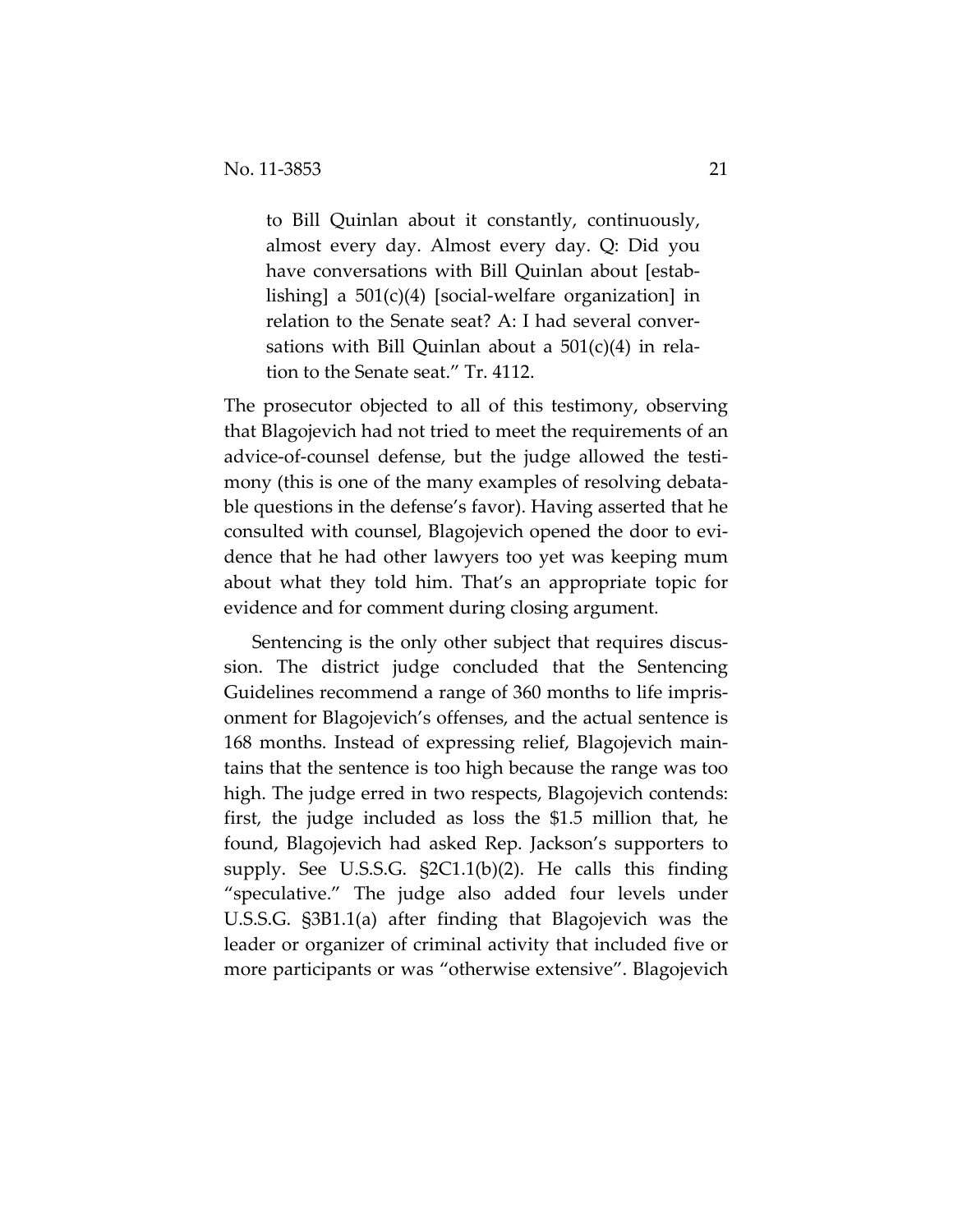contends that the many persons he consulted or used as intermediaries should not count.

The district judge did not err in either respect. The \$1.5 million figure did not come out of a hat; it was a number discussed in the recordings. That nothing came of these overtures does not affect the calculation of loss under §2C1.1(b)(2), because it is an amount Blagojevich intended to receive from criminal conduct even though not a sum anyone else turned out to be willing (or able) to pay. As for the leadership enhancement for an "otherwise extensive" organization: This applies whether or not the defendant's subordinates and associates are criminally culpable. U.S.S.G. §3B1.1 Application Note 3. The numbers involved here substantially exceed five and qualify as "otherwise extensive."

Any error in the Guidelines calculation went in Blagojevich's favor. After calculating the 360-to-life range, the judge concluded that it is too high and began making reductions, producing a range of 151 to 188 months. For example, the judge gave Blagojevich a two-level reduction for accepting responsibility, see U.S.S.G. §3E1.1, and took off two more for good measure, even though he pleaded not guilty, denied culpability at two lengthy trials, and even now contends that the evidence is insufficient on *every* count and that he should have been acquitted across the board. That's the antithesis of accepting responsibility. The judge reduced the range further by deciding not to count all of the \$1.5 million as loss, even though he had decided earlier that it is the right figure. The prosecutor has not filed a cross-appeal in quest of a higher sentence but is entitled to defend the actual sentence of 168 months (and to ask for its re-imposition on remand) without needing to file an appeal. Removing the con